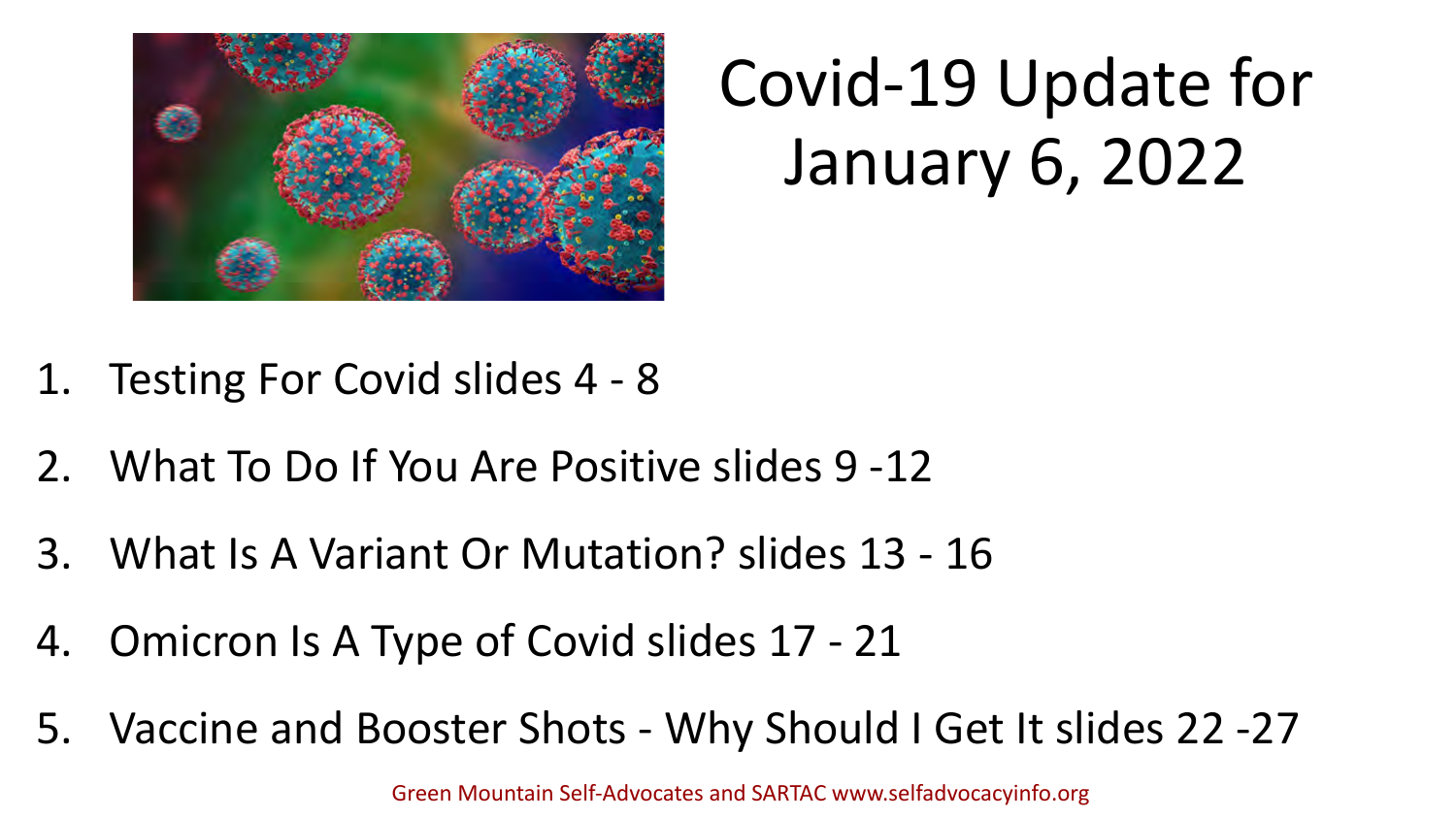### **Testing For Covid**

#### **When to get tested:**

You were with someone who has Covid You feel sick. See a list of symptoms on slide 3 Your job, school or agency asks you to get tested Before you travel



### **Getting A Test Is Free. It Does Not Cost You Any Money**

### **How to Find a Test**

Call your doctor. They can help you find a free test.

Call 888-677-1199 Monday-Friday 9 a.m. to 8 p.m. ET - this is a Covid Hotline for People with disabilities.

[Click here to find a website that can help you find a test](https://www.hhs.gov/coronavirus/community-based-testing-sites/index.html)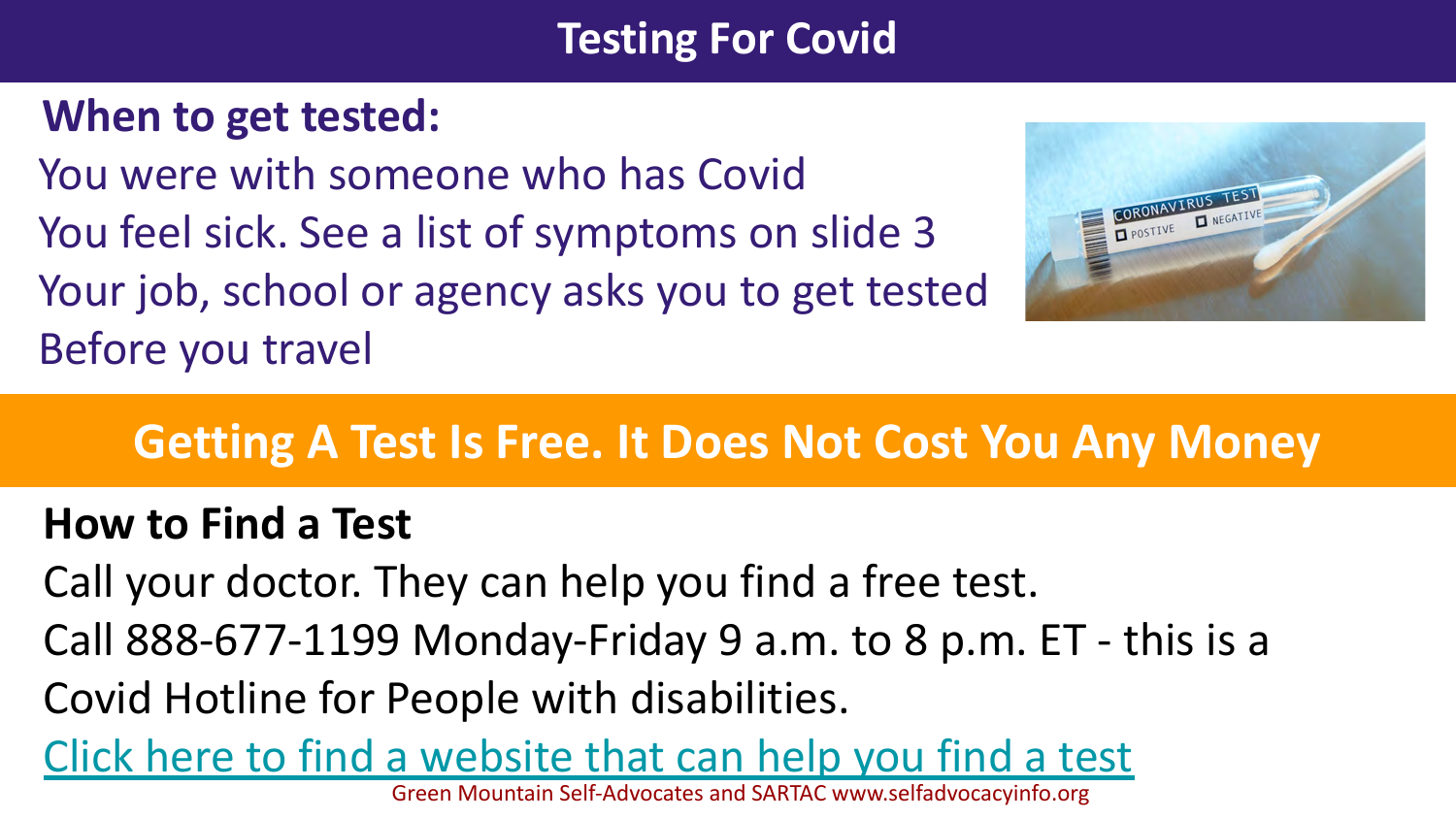#### **Testing For Covid**



#### **Get a test because:**

You could have Covid in you and not know You do not want to give it to your family or a friend If you have Covid, you need to take care of yourself

# **A few people who got the shot might still get Omicron You can have Covid and not feel sick**

Some tests are quick and you find out in 15 minutes Other tests you have to wait for days. They will text or email you. **You can take a test at home.** The home tests cost around \$25. and your agency or state might give you one for free.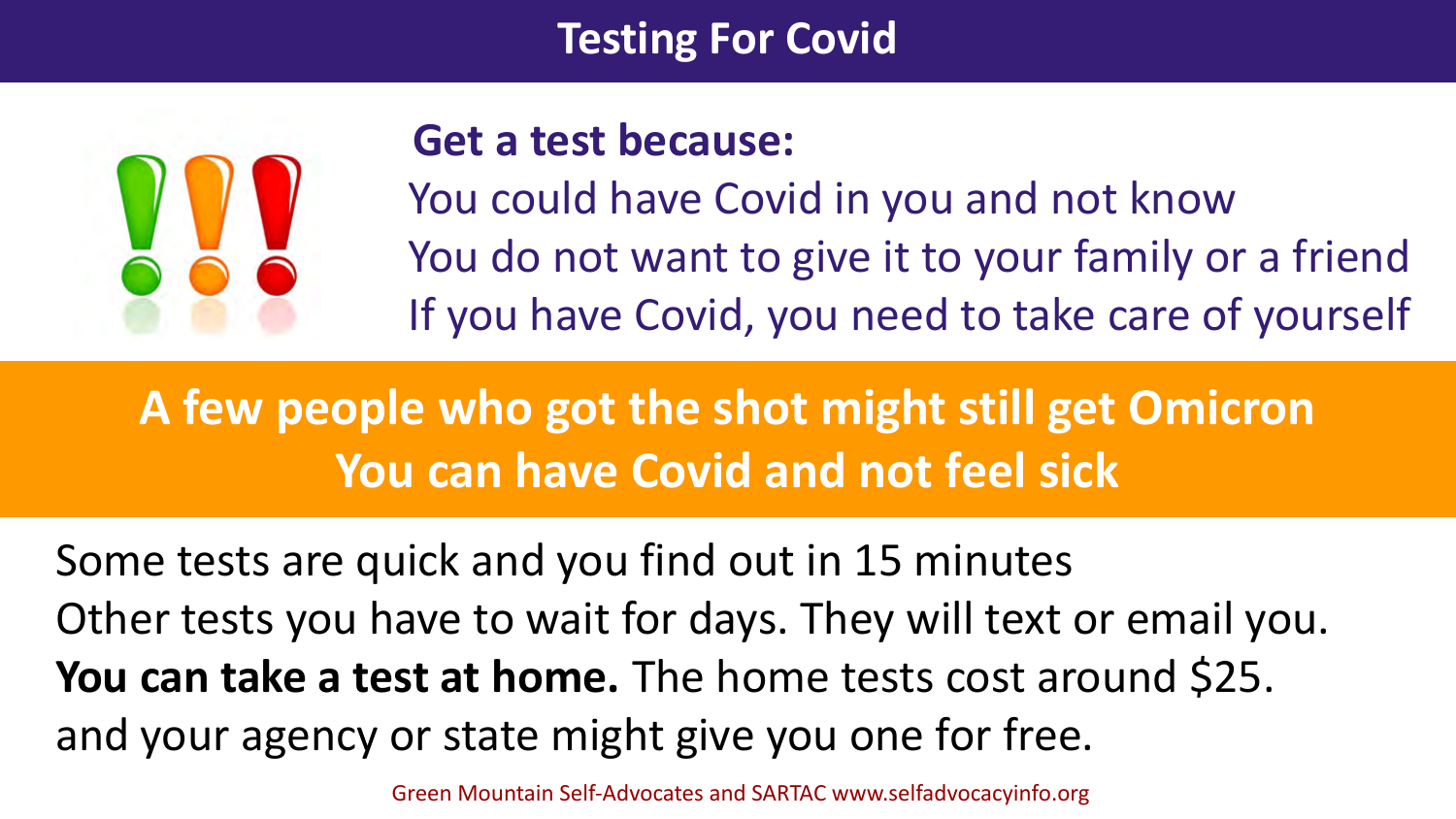### **Getting a test does NOT mean you have COVID. It is good to check.**



- Sit still. Take a deep breath & relax.
- A long skinny Q-tip goes up your nose.
- It is over in 5 seconds.
- They move the Q-tip around in your

nose.

They test both sides of your nose.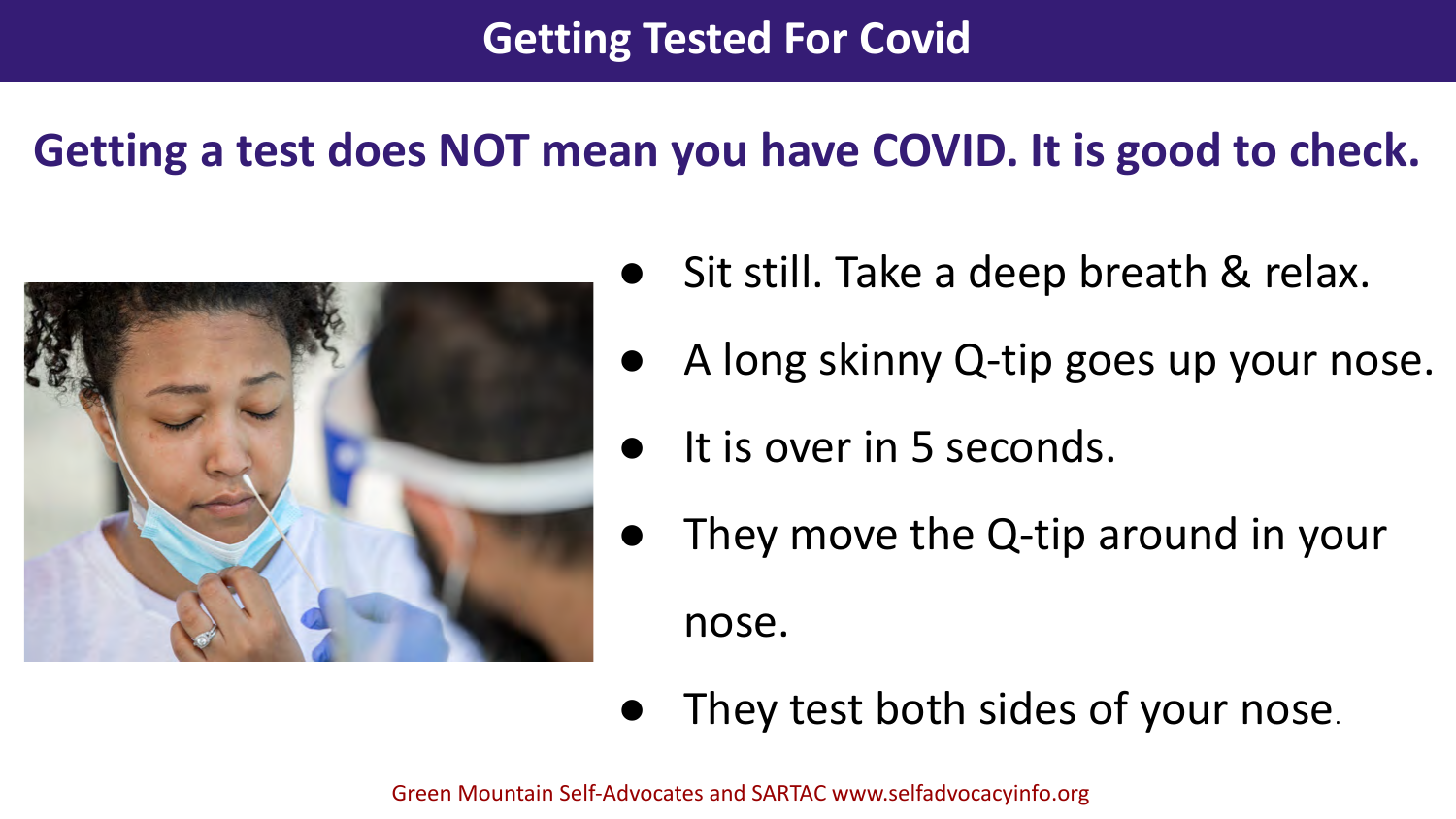#### **Testing For Covid**

#### **Getting a test does NOT mean you have COVID. It is good to check.**



### https://youtu.be/aHXvLRKViAk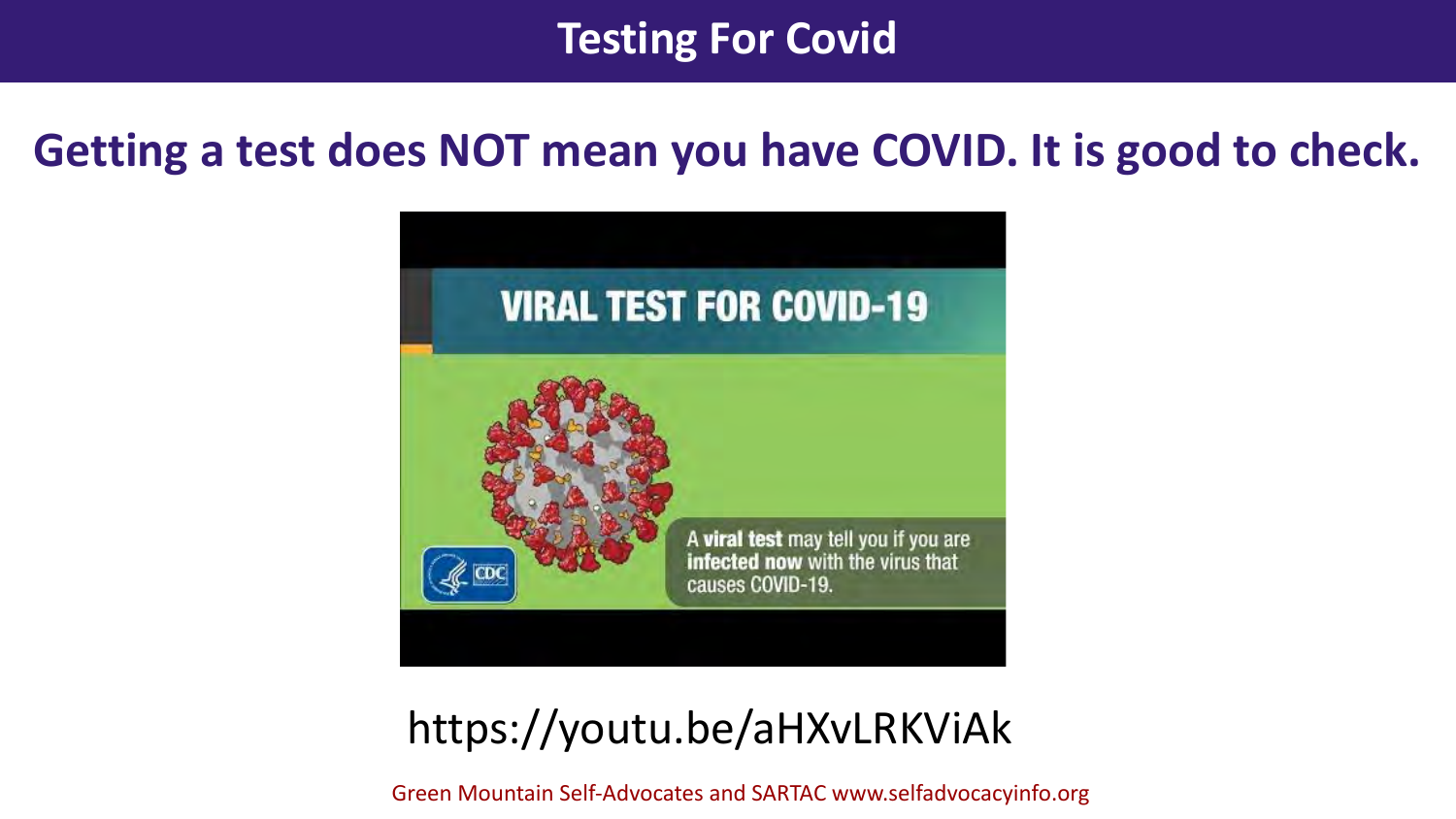#### **If You Have Any of These Symptoms Get A Test**







Fever Coughing Hard Time Headache





or Chills or Sore Throat Breathing or body aches



Tired your body Lose your sense Runny An upset stomach feels weak of taste or smell Nose nausea or diarrhea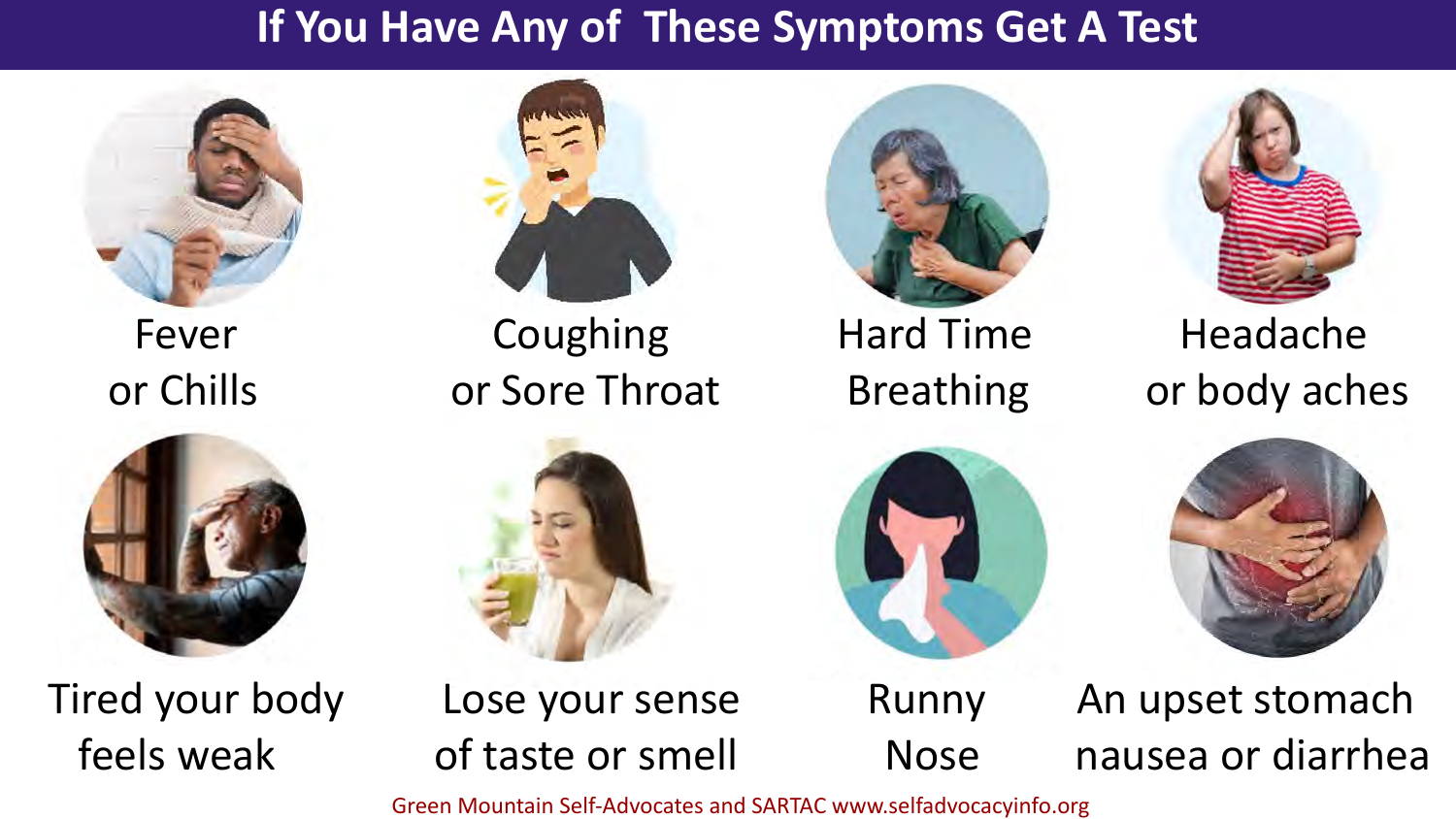#### **Isolate means - Keep away from people you live with**



- You must do this for 5 days.
- Stay in your own room away from others.
- Do not eat with others. Do not watch TV or do anything with others.
- If you leave your room to go to the bathroom - always wear a mask. Stay at least 6 feet away from others.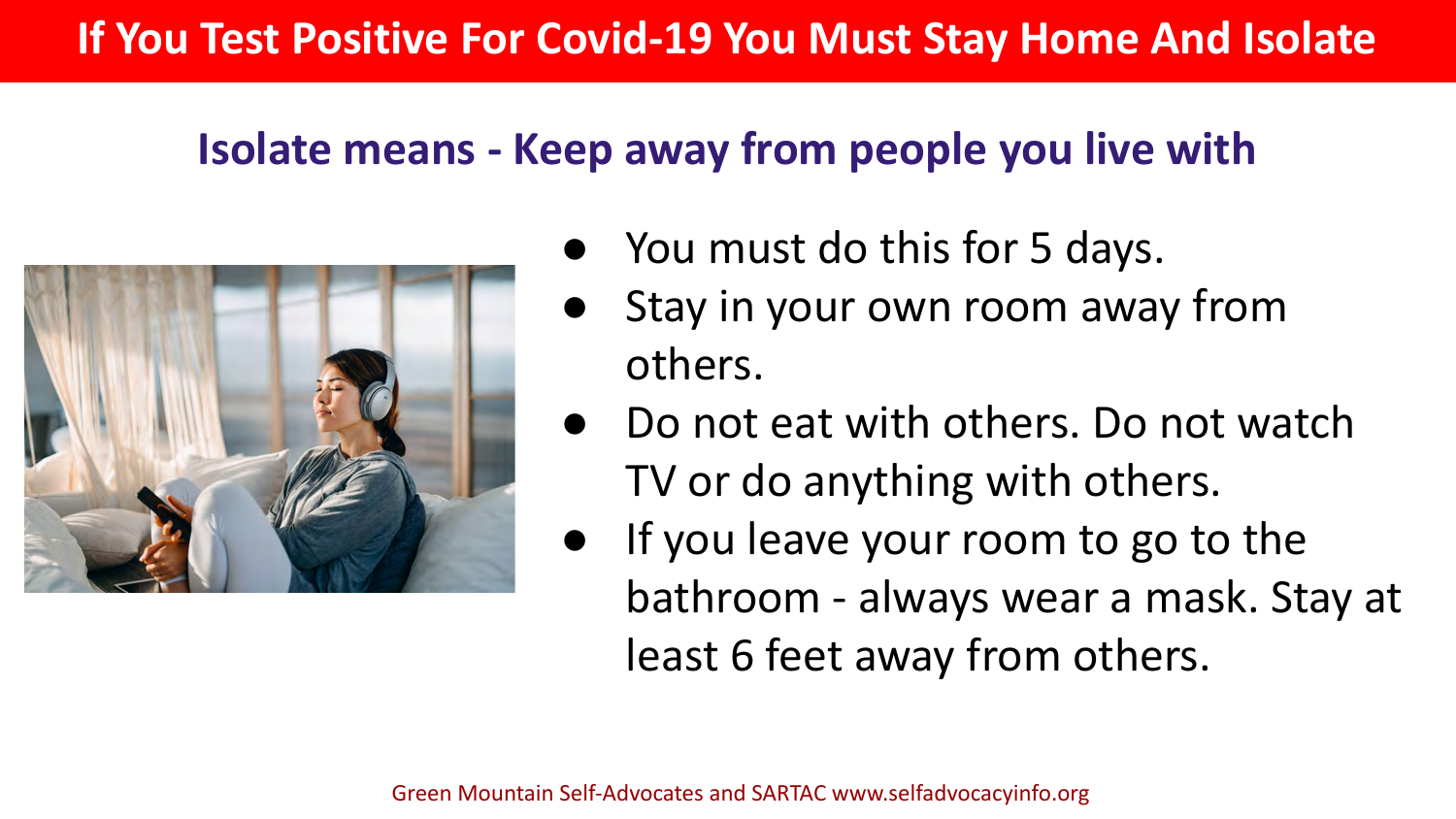### **If You Test Positive For Covid-19 You Must Stay Home And Isolate**



Tell your doctor.

Tell people you have been around that you have Covid. **You might feel embarrassed. But You need to tell them!** We all know the virus is very easy to catch. People will not be mad at you.

### **After 5 days - do a test**

If it is negative you can stop isolation. **BUT you must wear a mask for 5 more days.** If the test is positive, isolate for 5 more days. If you are sick, isolate for 5 more days

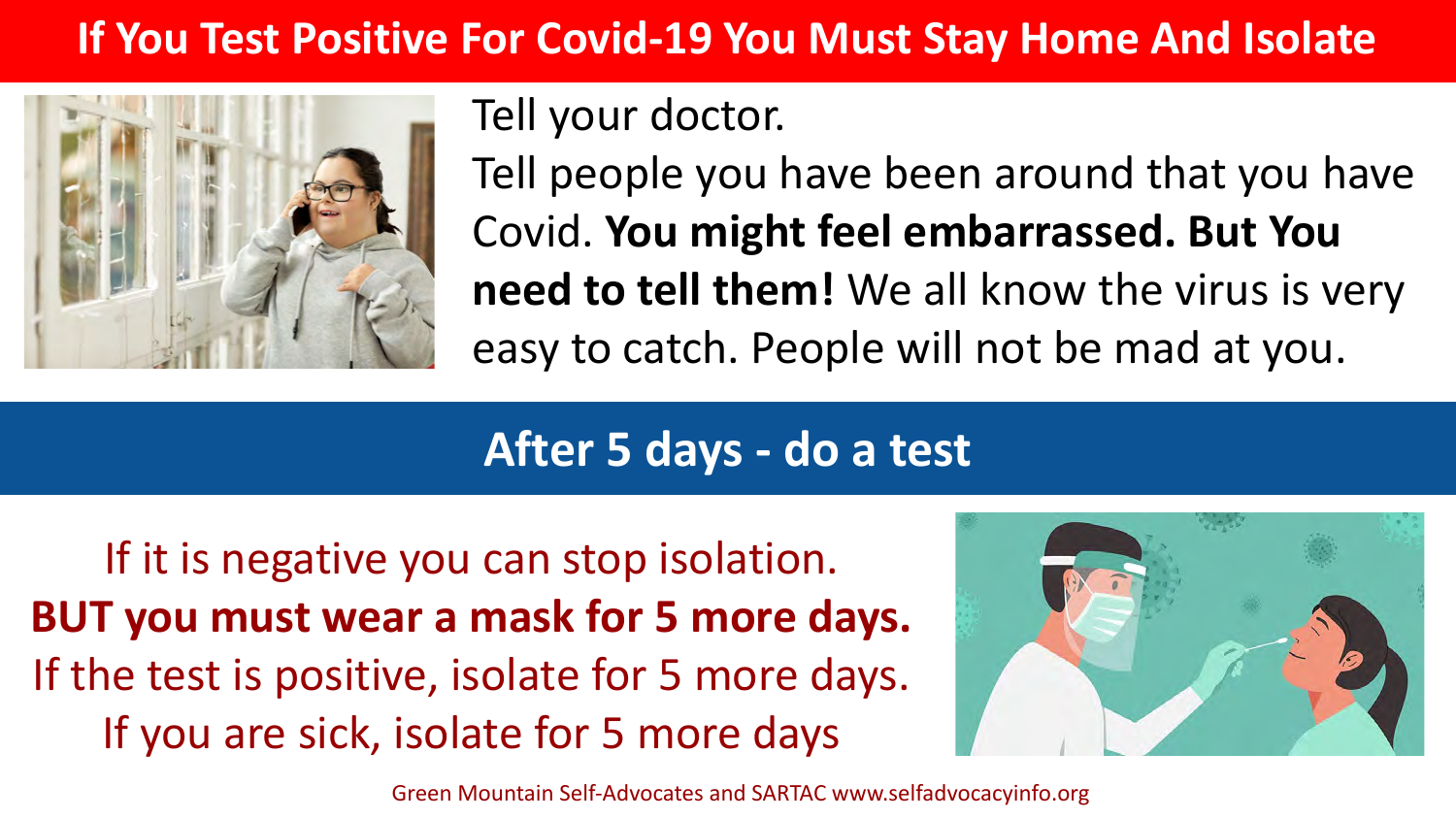#### **If You Test Positive For Covid-19 You Must Stay Home And Isolate**

### **If you live by yourself, make a plan for staying at home**



- Who can go food shopping for you?
- Who will call to check in on you?
- Know your doctor's phone number.
- Come up with things to do to keep busy. Watch a movie, bake cookies, play video games, read a book, listen to music, call or a friend, explore the internet, clean your house.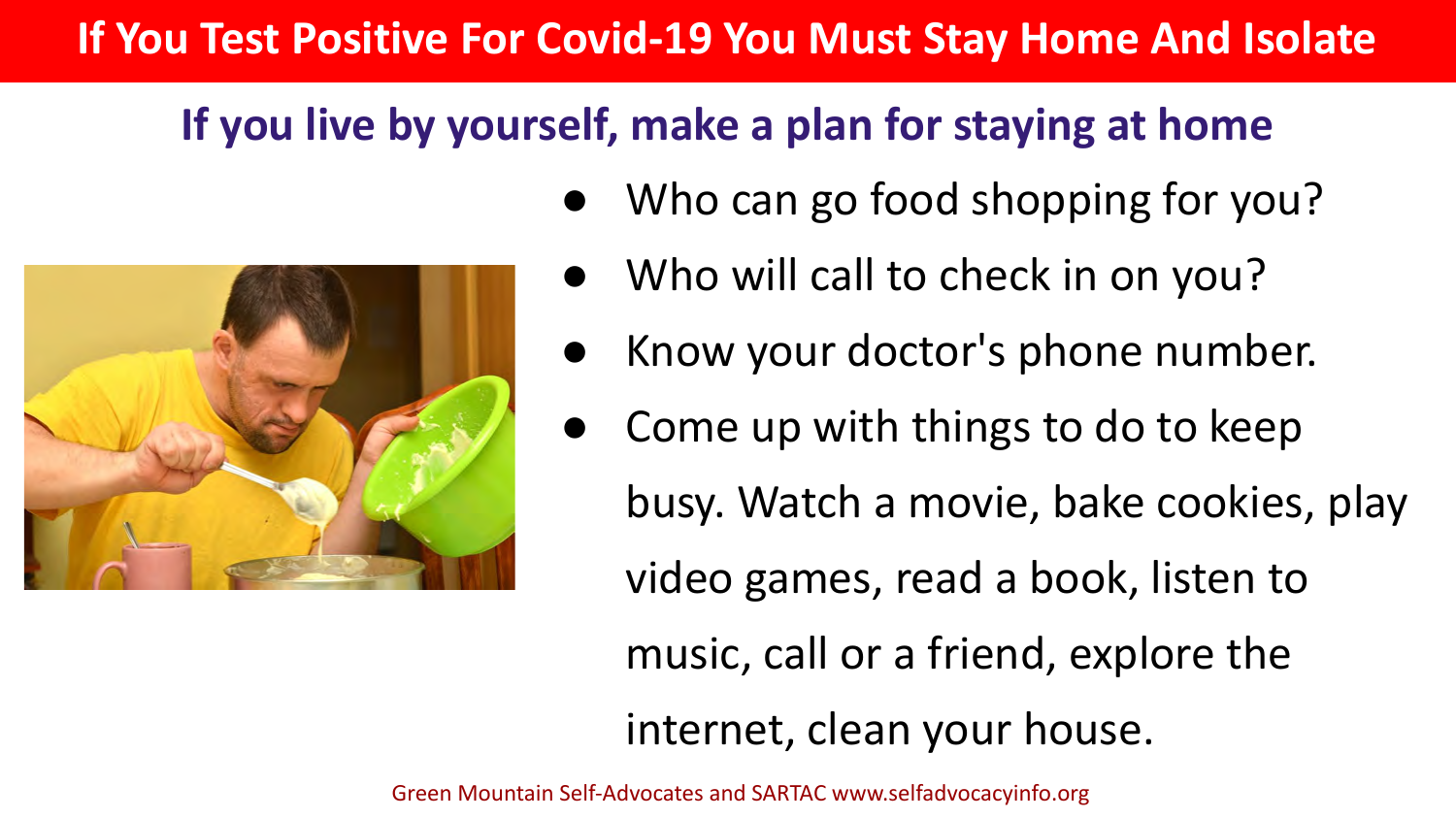### **If You Have Been Exposed to Someone Who Has Covid**

### **If you have been boosted**

- Wear a mask around others for 10 days.
- Test on day 5, if possible.



### **If you get sick, have symptoms, get a test and STAY HOME**

### **If you got a shot more than 6 months ago or did not get a shot**

- Stay home for 5 days. After that continue to wear a mask around others for 5 additional days.
- Test on day 5 if possible.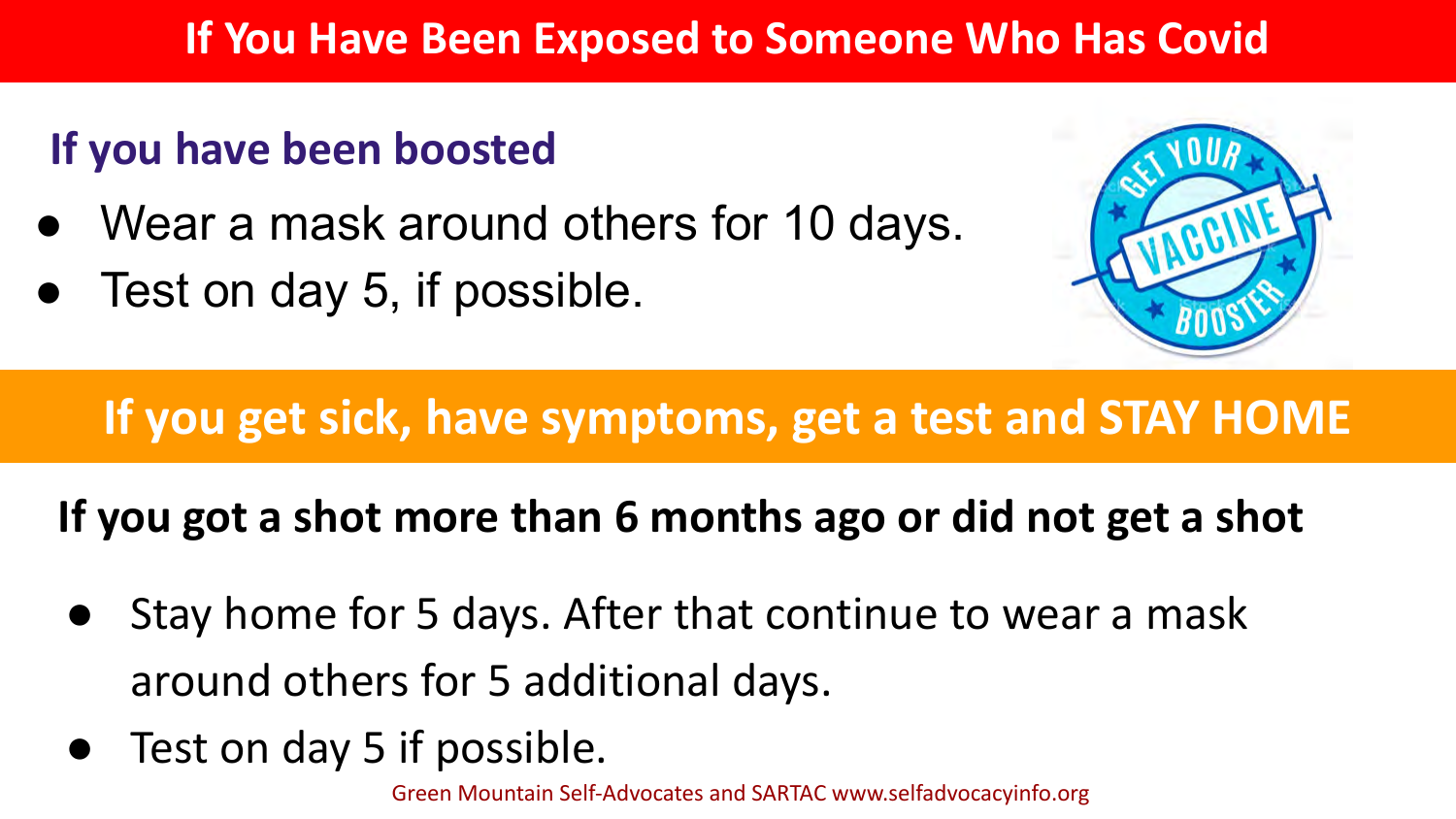### What do you think of when you hear the word mutation?





### When we talk about Omicron - all these scary images about mutations are floating around in our heads.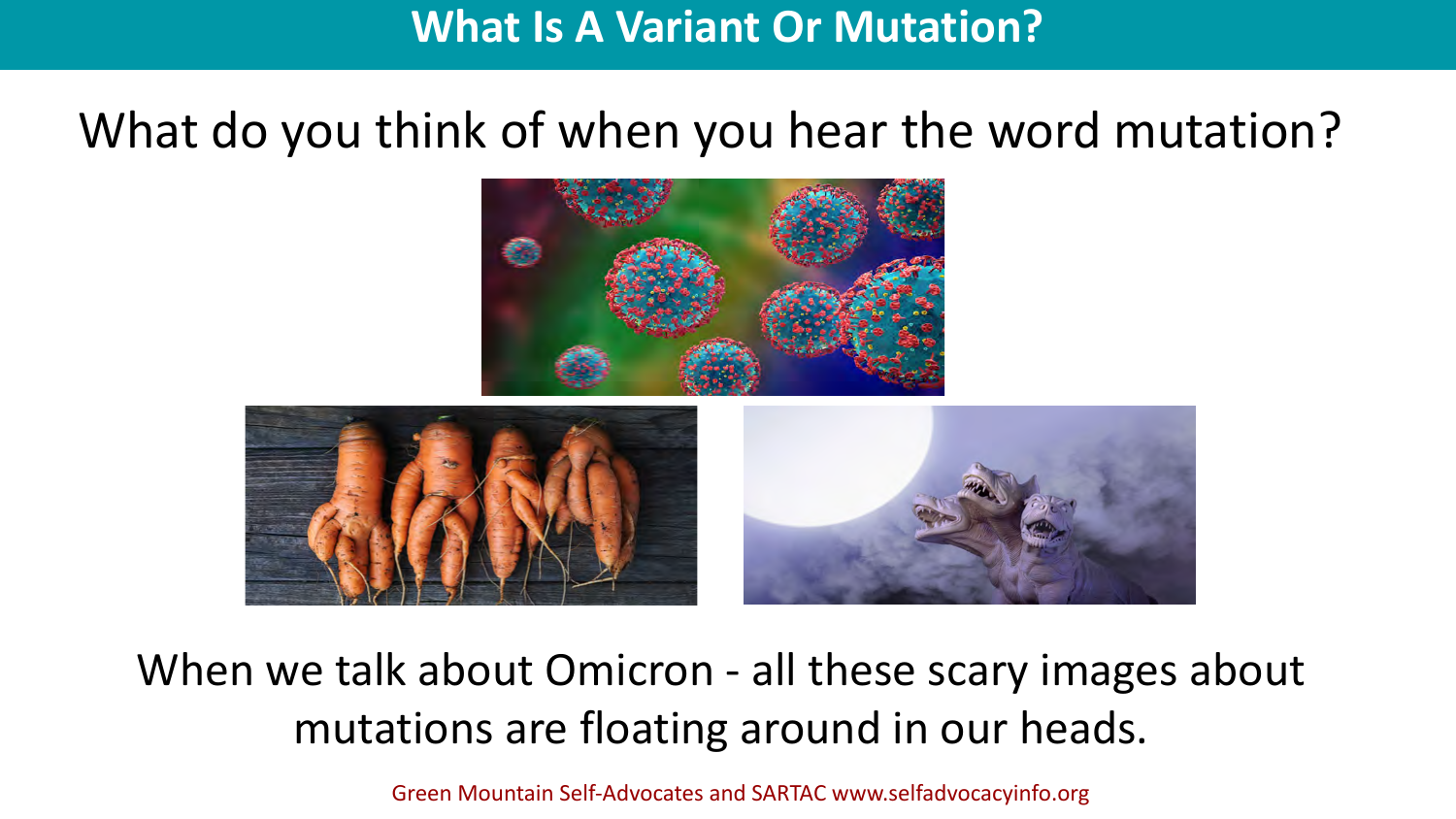# **Basically mutation is just a fancy word for saying something has changed**

Sometimes when things change, it is a good thing Sometimes, a mutation can be bad Sometimes, it is not a big deal

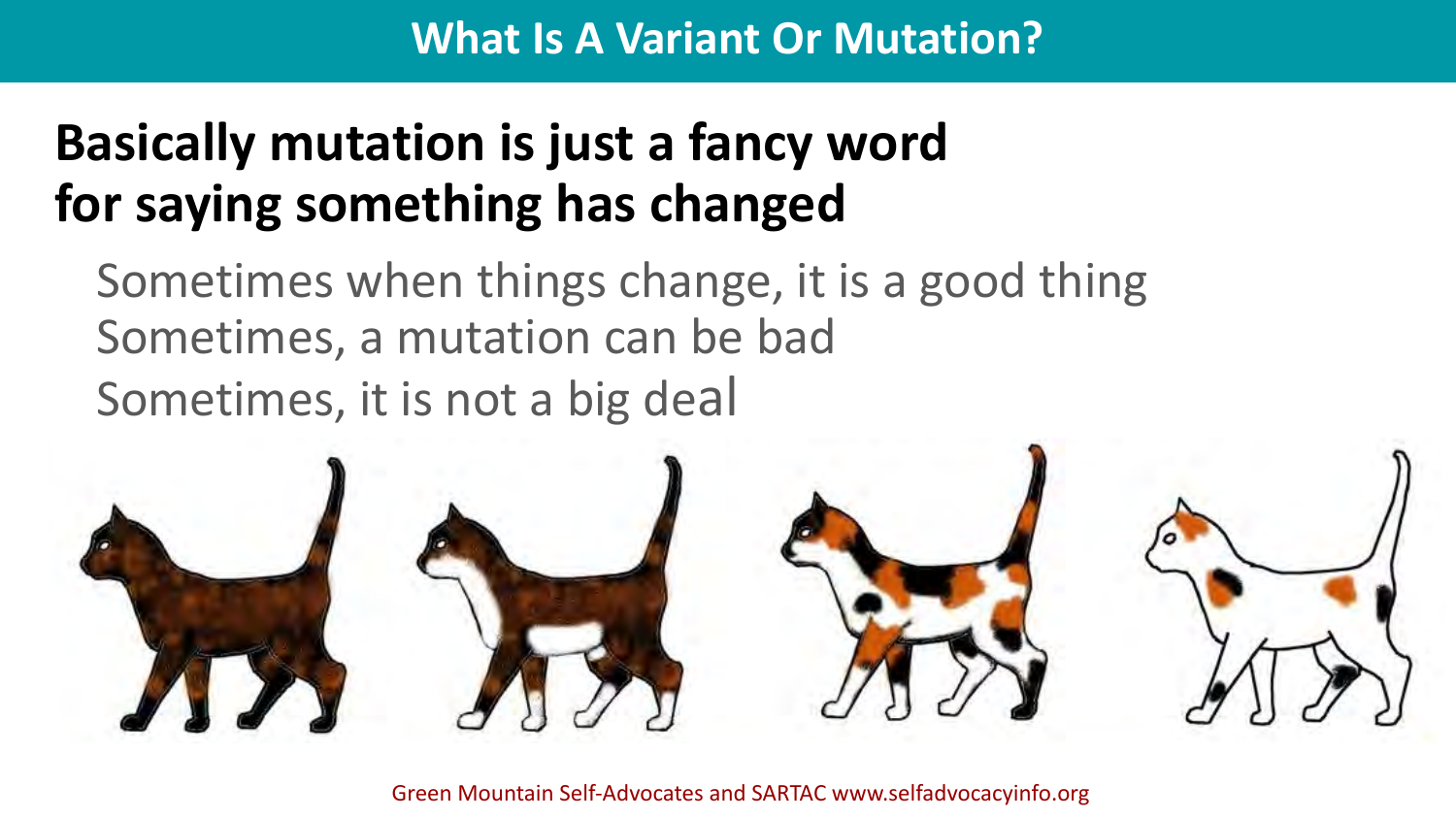### Viruses also change or mutate. We get a new kind of virus. These are called variants.



### Variants are like snowflakes,

- a little different
- a little the same



Another example is Variants are like fingerprints,

- a little different
- a little the same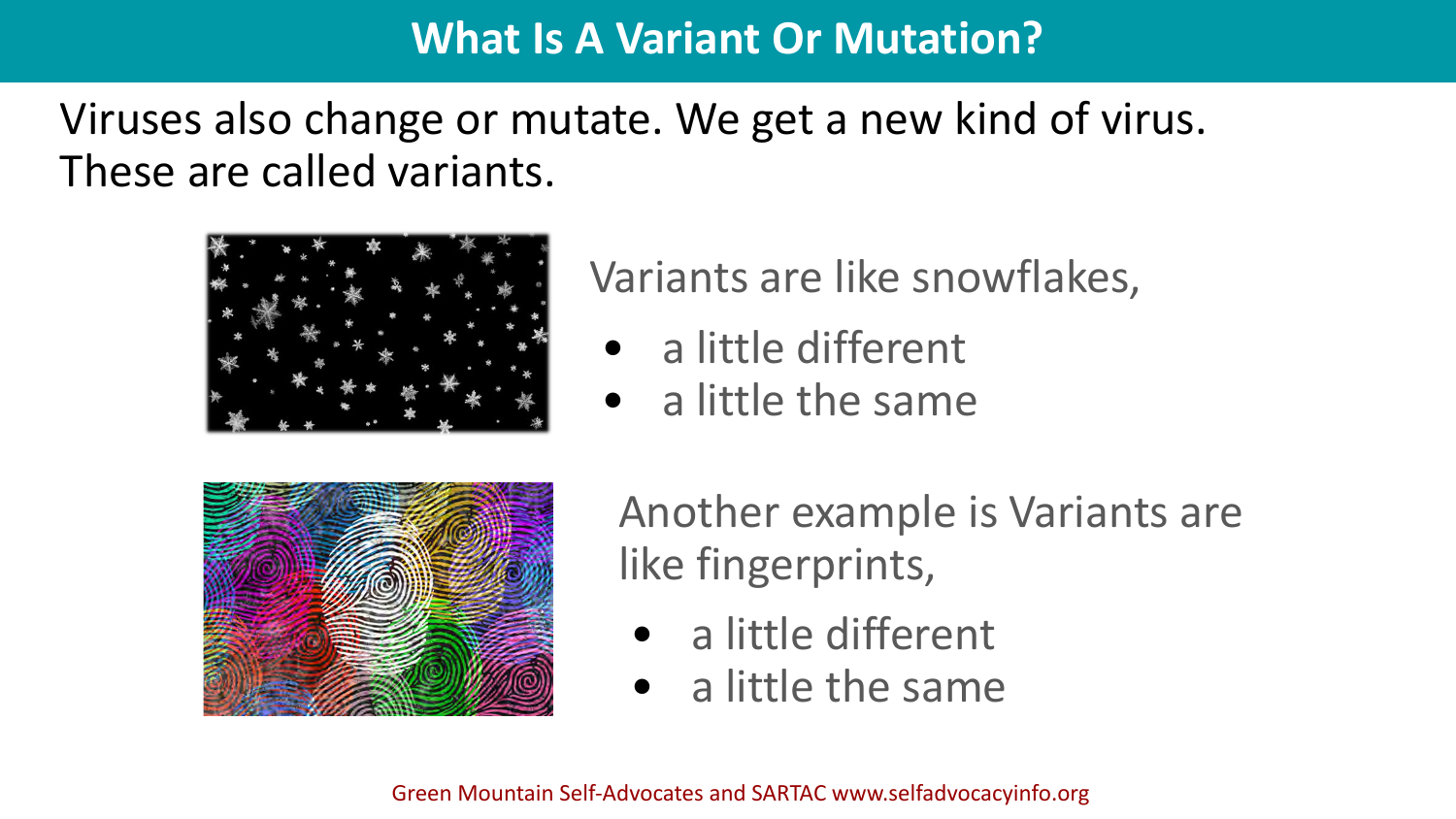

COVID-19 is a virus. Viruses change all the time. It is common for this to happen. For example, the flu is a virus and it changes each year.

A virus looks like a ball with spikes coming out of it.

There is more than one kind of COVID-19. The different kinds are called variants. They are a little the same and a little different.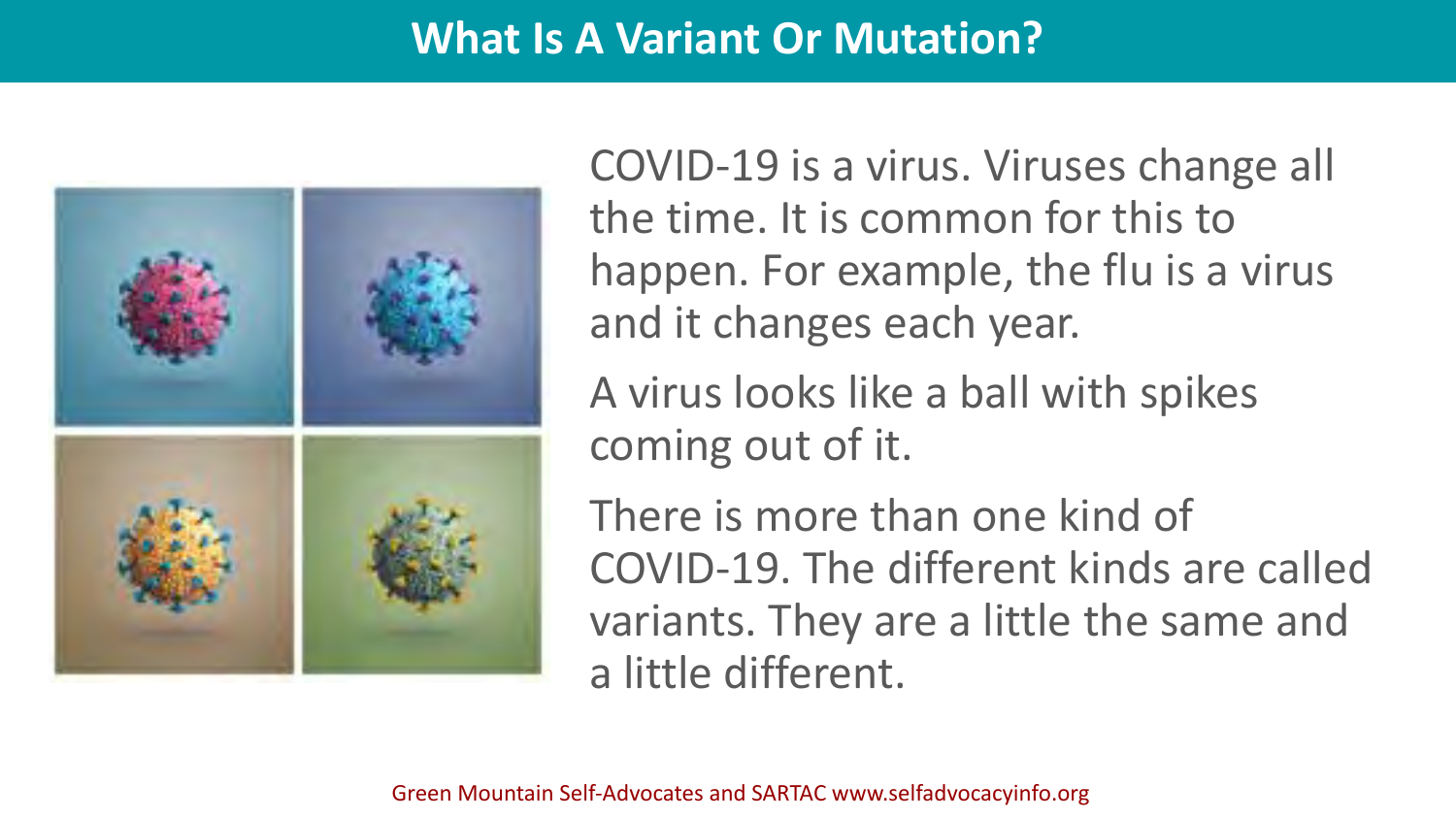Someone with COVID-19 gives you their germs.

When they cough or sneeze, their germs gets in the air.

Germs gets into your body through your mouth, nose, and your eyes.

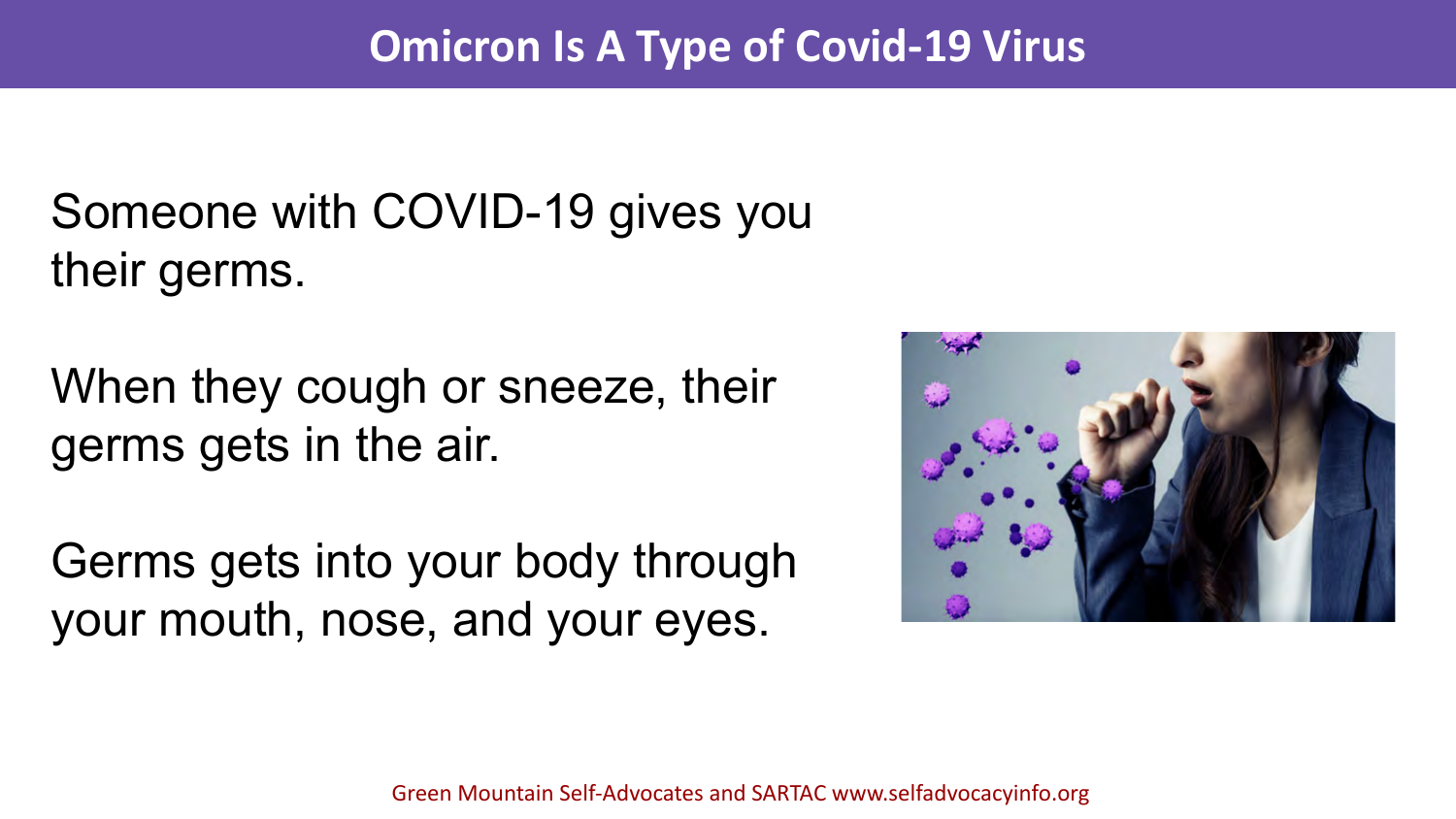

### **Here is how it works**

COVID goes inside your body. It mixes with the cells in your body. It grows or reproduces. When it reproduces, sometimes it's sloppy. You don't get the exact same kind of virus. When the virus grows or reproduces you can get something slightly different. When it changes, we call it a mutation. This happens all the time.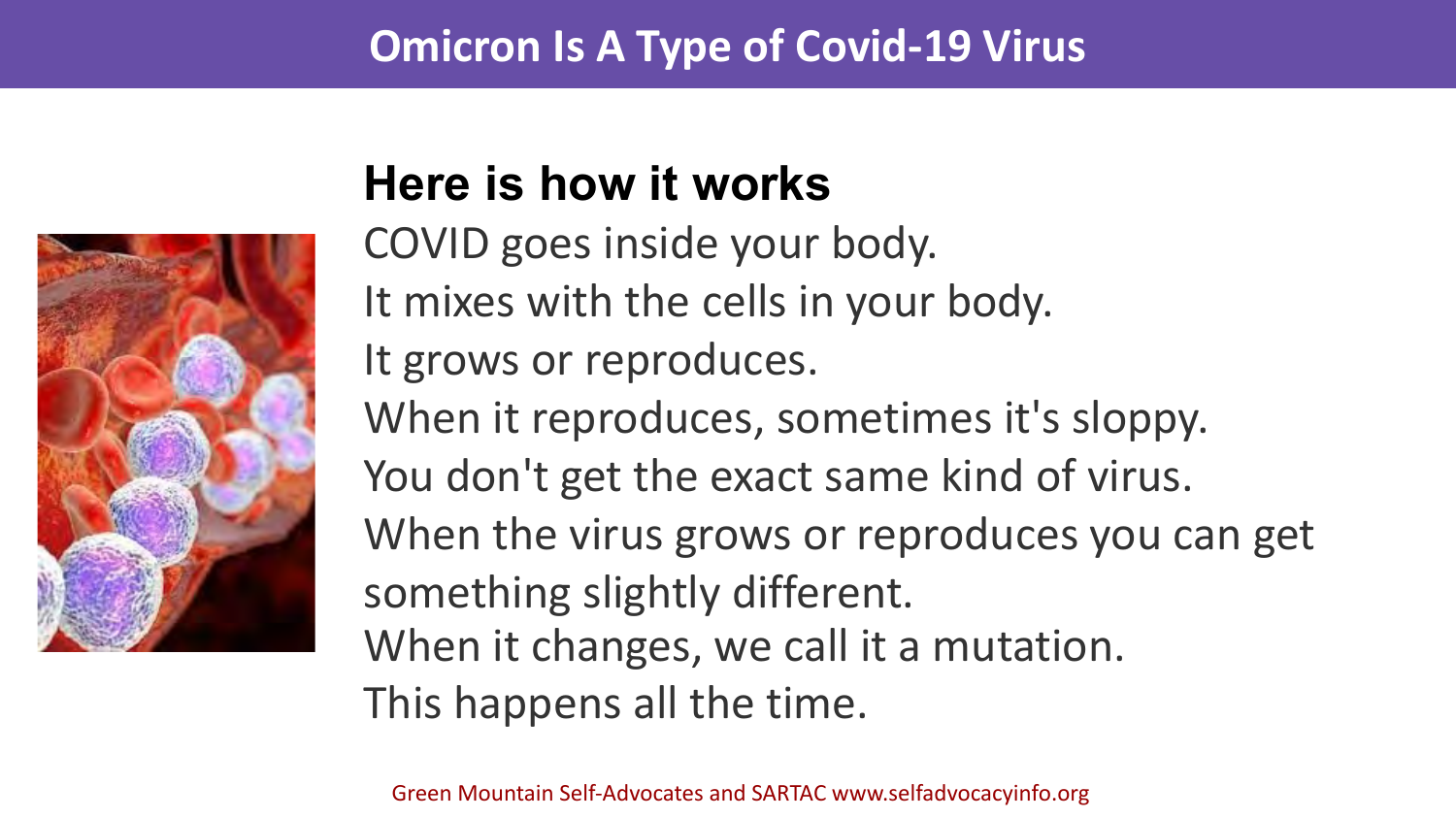**Scientists watch for changes in the virus, like changes in the spikes.**

More than one kind of COVID-19 is going around in the world. The Delta variant started last summer. In December, the Omicron variant is spreading fast. It is important to know about COVID-19 variants.

Some kinds of Covid are easier to get. Some kinds of Covid can make people more sick than others.

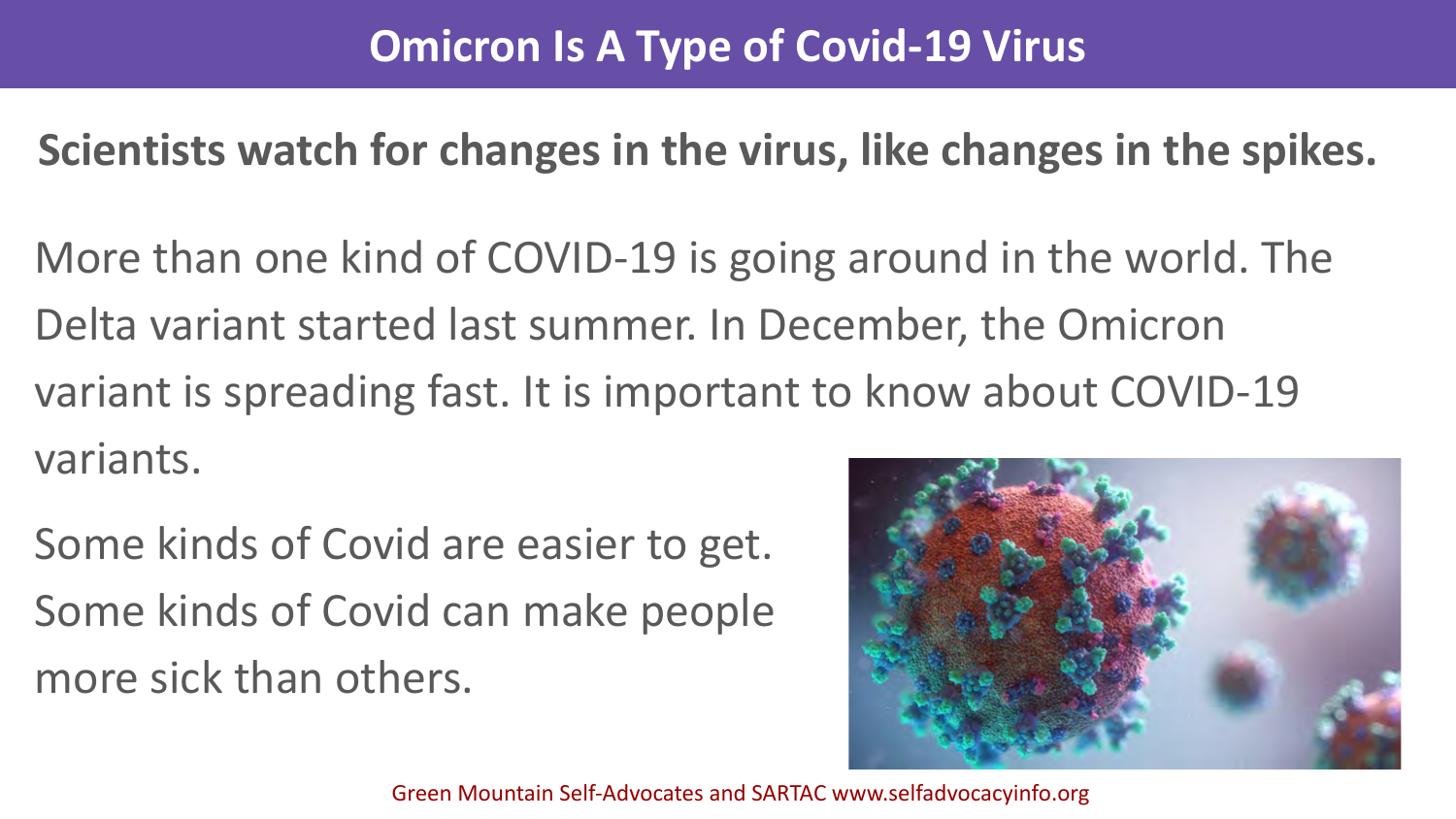### **Why do COVID-19 variants, like Omicron, matter?**



Omicron spreads from person to person very easily. It is spreading quickly across the country.

**People who did not get a vaccine are getting very sick.** More than 2,366 people from all states died on January 4.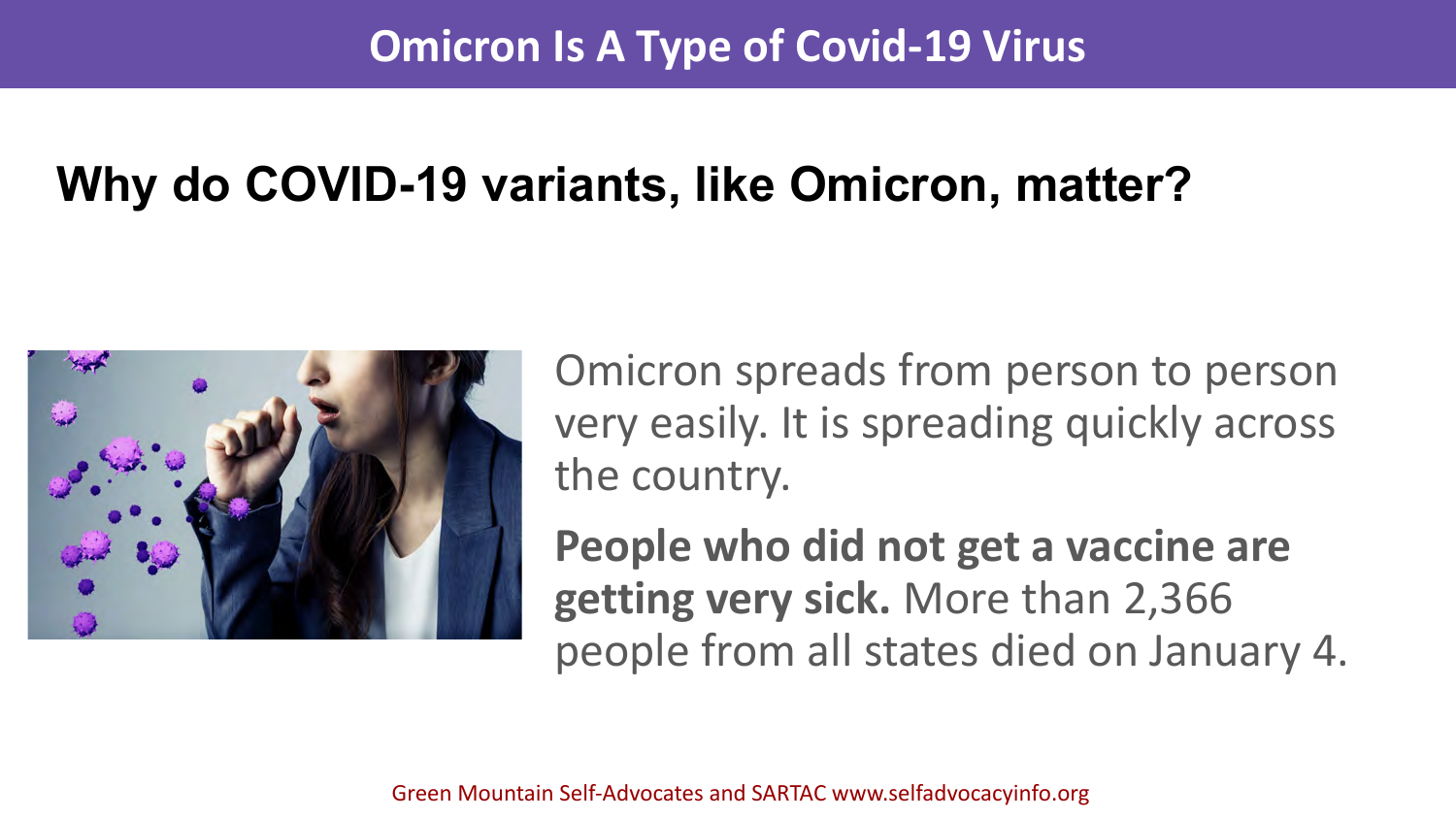

**To Keep From Getting Sick You Need To Get The Vaccine and a Booster** 

The vaccine teaches your body how to fight Covid. It is like an instruction manual. The vaccine teaches your body how to recognize the spikes on the virus. Your body destroys the virus when it comes into your body. A few people who got a shot, may still get Omicron. BUT you will not get very sick. The vaccine is great at keeping us out of the hospital and it keeps you from dying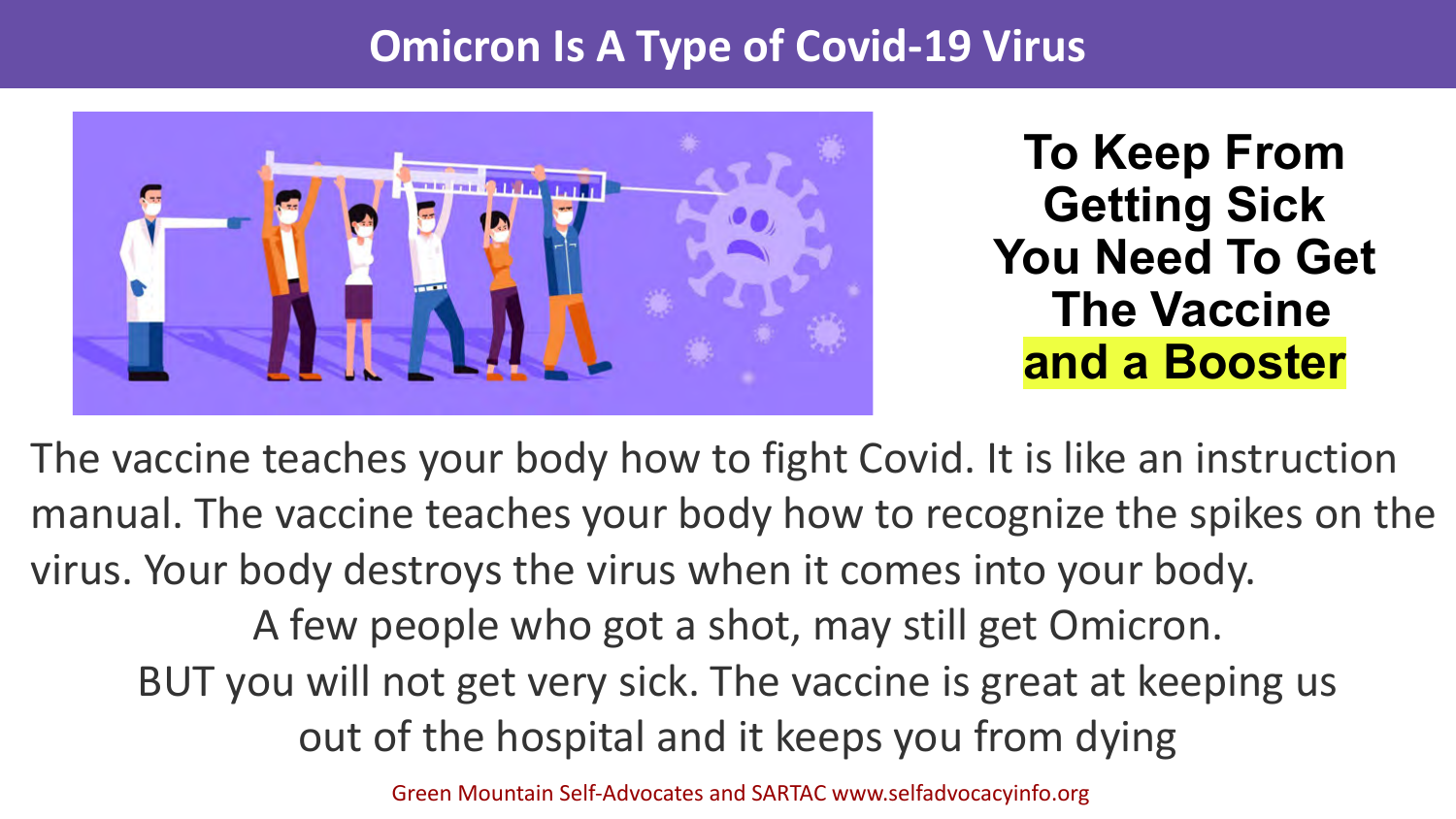

Scientists watch and test the vaccines to make sure they keep people safe over time. Now scientists found that people over the age of  $12$  who got a vaccine need another shot to stay safe because of the Delta and

Omicron variants.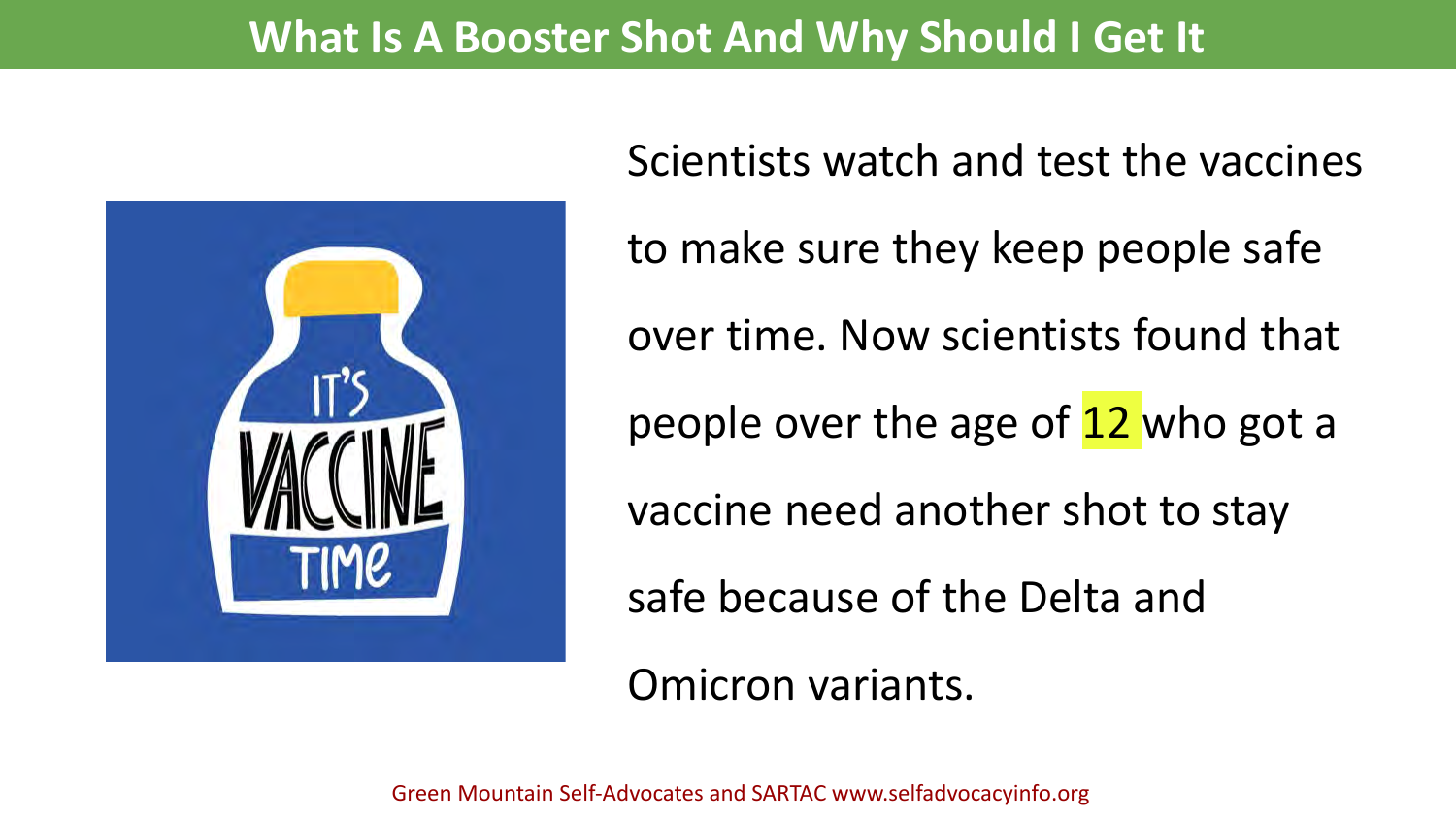

This extra shot is called a booster. Over time your body needs more vaccine to keep fighting off the virus. Lots of other vaccines have booster shots, too. For example, you get a flu booster shot to keep you safe from the flu each year. The COVID booster shot is safe. It keeps you from getting very sick and dying from COVID.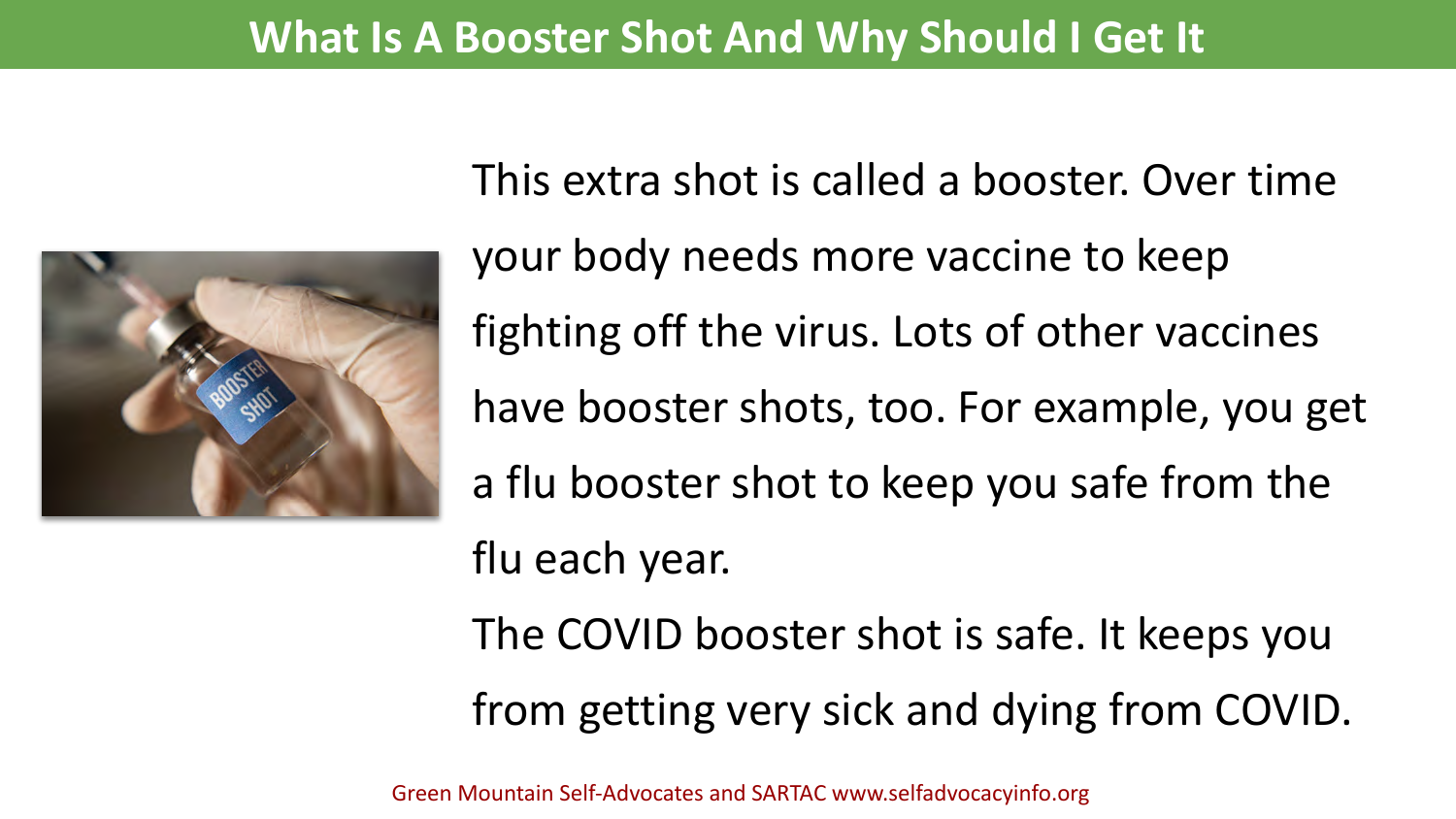

### **Here Is How The Vaccine Works**

**[https://www.youtube](https://www.youtube.com/watch?v=Xbz7Qs1rQYw&t=2s) [.com/watch?v=Xbz7](https://www.youtube.com/watch?v=Xbz7Qs1rQYw&t=2s) [Qs1rQYw&t=2s](https://www.youtube.com/watch?v=Xbz7Qs1rQYw&t=2s)**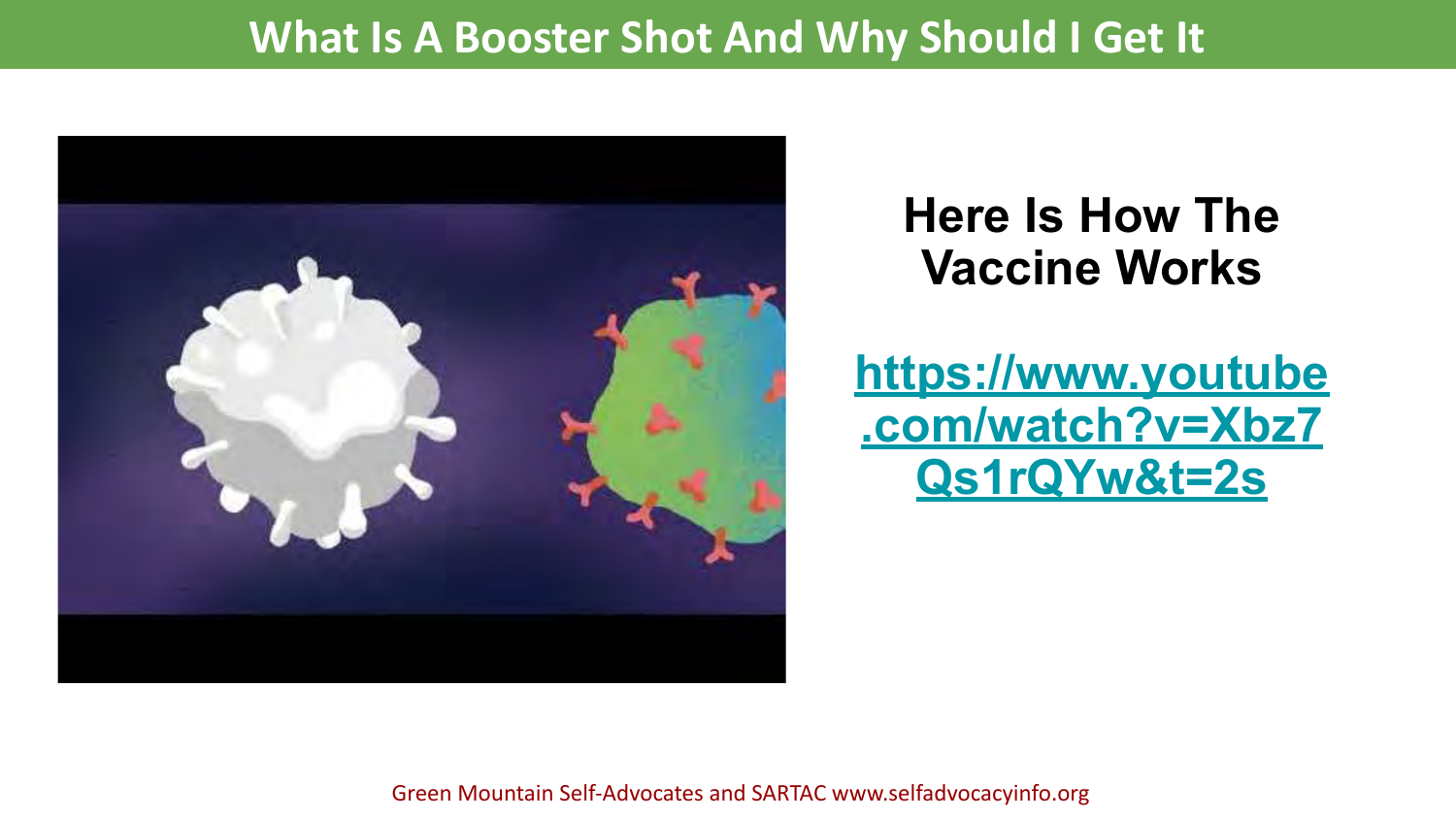

You can get your COVID-19 booster shot at many places. You can go to doctor's office, pharmacies, like CVS or Walgreens. You can go to some grocery stores. Many states **will also come to your home to give you a vaccine**.

### **Where can I get a COVID-19 Booster shot?**

If you are not sure where to get your shot, you can:

- 1. Call the DIAL help line at 888-677-1199 for free help
- 2. Look online at [www.vaccines.gov](http://www.vaccines.gov)
- 3. Ask a trusted family member, friend, support staff, or your doctor's office for help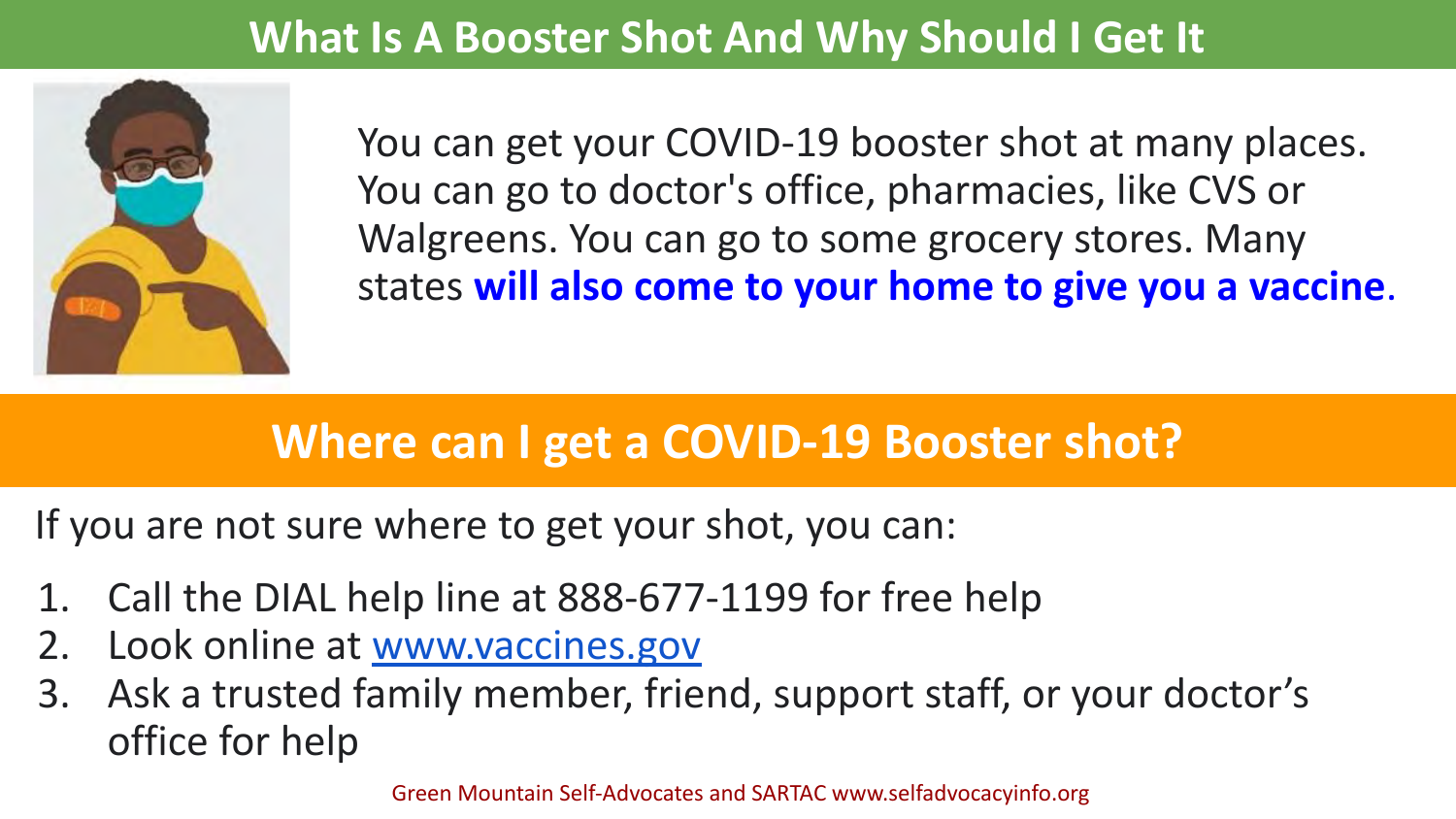# **How do I know which COVID-19 booster shot to get?**



You can get the same kind of shot for your booster. Or you can get a different one. Talk to your doctor if you need help deciding. You can check your vaccine card to see which kind you got before.